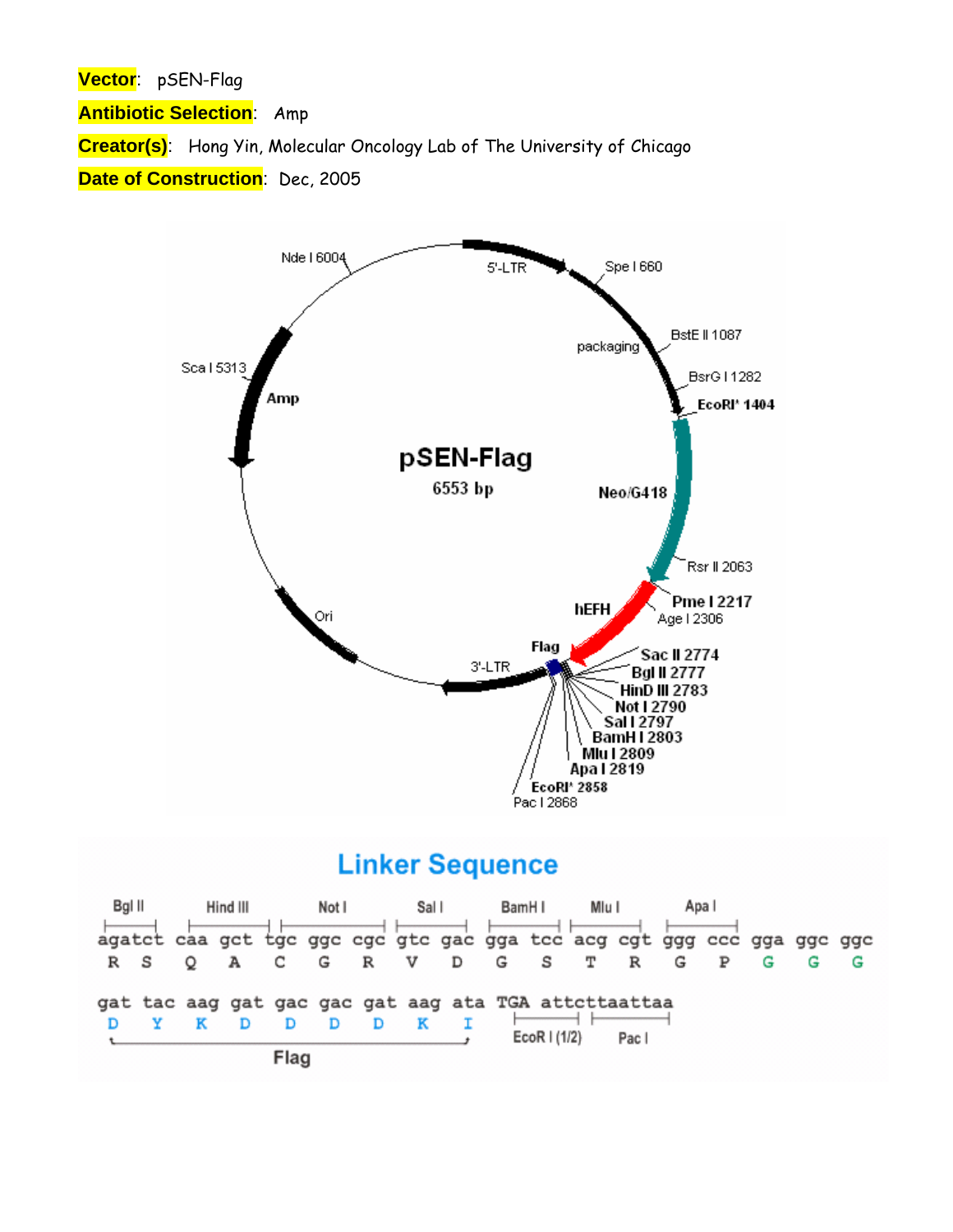## **pSEN-Flag (human EF1a/HLTV hybrid promoter) Full-Length Sequence**

TGAAAGACCC CACCTGTAGG TTTGGCAAGC TAGCTTAAGT AACGCCATTT TGCAAGGCATGGAAAATACATAACTGAGAA TAGAGAAGTT AGATCAAGG TTAGGAACAGAGAGACAGCAGAATATGGGCCAAACAGGATATCTGTGGTAAGCAGTTCCTCCCCGGCTCAGGGCCAAGAACAGATGGTCCCCAGATGCGGTCCCGC CCTCAGCAGTTTCTAGAGAACCATCAGATGTTTCCAGGGTGCCCCAAGGACCTGAAATGACCCTGTGCCTTATTTGAACTAACCAATCAGTTCGCTTCTCGCTTCT GTTCGCGCGCTTCTGCTCCCCGAGCTCAATAAAAGAGCCCACAACCCCTCACTCGGCGCGCCAGTCCTCCGATAGACTGCGTCGCCCGGGTACCCGTATTCCCAAT AAAGCCTCTTG CTGTTTGCAT CCGAATCGTG GACTCGCTGA TCCTTGGGAG GGTCTCCTCAGATTGATTGACTGCCCACCTCGGGGGTCTTTCATTTGGAG GTTCCACCGA GATTTGGAGACCCCTGCCCA GGGACCACCGACCCCCCCGC CGGGAGGTAA GCTGGCCAGC GGTCGTTTCGTGTCTGTCTC TGTCTTTGTG CGTGTTTGTGCCGGCATCTAATGTTTGCGCCTGCGTCTGTACTAGTTAGCTAACTAGCTCTGTATCTGGCGGACCCGTGGTGGAACTGACGAGTTCTGAACACCCG GCCG CAACCCTGGG AGACGTCCCAGGGACTTTGGGGGCCGTTTTTGTGGCCCGACCTGAGGAAGGGAGTCGATGTGGAATCCGACCCCGTCAGGATATGTGGTT CTGGTAGGAGACGAGAACCT AAAACAGTTC CCGCCTCCGT CTGAATTTTTGCTTTCGGTT TGGAACCGAAGCCGCGCGTC TTGTCTGCTG CAGCGCTGCA GCATCGTTCT GTGTTGTCTC TGTCTGACTGTGTTTCTGTA TTTGTCTGAA AATTAGGGCC AGACTGTTAC CACTCCCTTAAGTTTGACCTTAGGTCACTG GAAAGATGTCGAGCGGATCG CTCACAACCA GTCGGTAGAT GTCAAGAAGAGACGTTGGGT TACCTTCTGC TCTGCAGAAT GGCCAACCTTTAACGTCGGA TGGCCGCGAGACGGCACCTT TAACCGAGAC CTCATCACCC AGGTTAAGAT CAAGGTCTTT TCACCTGGCCCGCATGGACA CCCAGACCAGGTCCCCTACA TCGTGACCTG GGAAGCCTTG GCTTTTGACCCCCCTCCCTG GGTCAAGCCCTTTGTACACC CTAAGCCTCC GCCTCCTCTT CCTCCATCCGCCCCGTCTCT CCCCCTTGAACCTCCTCGTTCGACCCCGCCTCGATCCTCCCTTTATCCAGCCCTCACTCCTTCTCTAGGCGCCG**GAATTCaccatgggc**ATGATTGAACAAGATGG ATTGCACGCAGGTTCTCCGGCCGCTTGGGTGGAGAGGCTATTCGGCTATGACTGGGCACAACAGACAATCGGCTGCTCTGATGCCGCCGTGTTCCGGCTGTCAGCG CAGGGGCGCCCGGTTCTTTTTGTCAAGACCGACCTGTCCGGTGCCCTGAATGAACTGCAGGACGAGGCAGCGCGGCTATCGTGGCTGGCCACGACGGGCGTTCCTT GCGCAGCTGTGCTCGACGTTGTCACTGAAGCGGGAAGGGACTGGCTGCTATTGGGCGAAGTGCCGGGGCAGGATCTCCTGTCATCTCACCTTGCTCCTGCCGAGAA AGTATCCATCATGGCTGATGCAATGCGGCGGCTGCATACGCTTGATCCGGCTACCTGCCCATTCGACCACCAAGCGAAACATCGCATCGAGCGAGCACGTACTCGG ATGGAAGCCGGTCTTGTCGATCAGGATGATCTGGACGAAGAGCATCAGGGGCTCGCGCCAGCCGAACTGTTCGCCAGGCTCAAGGCGCGCATGCCCGACGGCGAGG ATCTCGTCGTGACCCATGGCGATGCCTGCTTGCCGAATATCATGGTGGAAAATGGCCGCTTTTCTGGATTCATCGACTGTGGCCGGCTGGGTGTGGCGGACCGCTA TCAGGACATAGCGTTGGCTACCCGTGATATTGCTGAAGAGCTTGGCGGCGAATGGGCTGACCGCTTCCTCGTGCTTTACGGTATCGCCGCTCCCGATTCGCAGCGC ATCGCCTTCTATCGCCTTCTTGACGAGTTCTTCTGA**gtttaaacatgcag**CGCTCCGGTGCCCGTCAGTGGGCAGAGCGCACATCGCCCACAGTCCCCGAGAAGTT GGGGGGAGGGGTCGGCAATTGAACCGGTGCCTAGAGAAGGTGGCGCGGGGTAAACTGGGAAAGTGATGTCGTGTACTGGCTCCGCCTTTTTCCCGAGGGTGGGGGA GAACCGTATATAAGTGCAGTAGTCGCCGTGAACGTTCTTTTTCGCAACGGGTTTGCCGCCAGAACACAGCTGAAGCTAGCTTCGAGGGGCTCGCATCTCTCCTTCA CGCGCCCGCCGCCCTACCTGAGGCCGCCATCCACGCCGGTTGAGTCGCGTTCTGCCGCCTCCCGCCTGTGGTGCCTCCTGAACTGCGTCCGCCGTCTAGGTAAGTT TAAAGCTCAGGTCGAGACCGGGCCTTTGTCCGGCGCTCCCTTGGAGCCTACCTAGACTCAGCCGGCTCTCCACGCTTTGCCTGACCCTGCTTGCTCAACTCTACGT CTTTGTTTCGTTTTCTGTTCTGCGCCGTTACAGATCCAAGCTGTGACCGGCGCCTAC **atcgat ccgcgg AGAtctaagctt gcgg ccg cgt cga cgg atccACGCGTGGGCCC**ggaggcggcgattacaaggatgacgacgataagataTGAattc**ttaattaaCGAT**AAAATAAAAGATTTTATTTAGTCTCCAGAAAAAGG GGGGAATGAAAGACCCCACCTGTAGGTTTGGCAAGCTAGCTTAAGTAACGCCATTTTGCAAGGCATGGAAAATACATAACTGAGAATAGAGAAGTTCAGATCAAGG TTAGGAACAGAGAGACAGCAGAATATGGGCCAAACAGGATATCTGTGGTAAGCAGTTCCTGCCCCGGCTCAGGGCCAAGAACAGATGGTCCCCAGATGCGGTCCCG CCCTCAGCAGTTTCTAGAGAACCATCAGATGTTTCCAGGGTGCCCCAAGGACCTGAAATGACCCTGTGCCTTATTTGAACTAACCAATCAGTTCGCTTCTCGCTTC TGTTCGCGCGCTTCTGCTCCCCGAGCTCAATAAAAGAGCCCACAACCCCTCACTCGGCGCGCCAGTCCTCCGATAGACTGCGTCGCCCGGGTACCCGTGTATCCAA TAAACCCTCTTGCAGTTGCATCCGACTTGTGGTCTCGCTGTTCCTTGGGAGGGTCTCCTCTGAGTGATTGACTACCCGTCAGCGGGGGTCTTTCATGGGTAACAGT TTCTTGAAGTTGGAGAACAACATTCTGAGGGTAGGAGTCGAATATTAAGTAATCCTGACTCAATTAGCCACTGTTTTGAATCCACATACTCCAATACTCCTGAAAT AGTTCATTATGGACAGCGCAGAAGAGCTGGGGAGAATTAATTCGTAATCATGGTCATAGCTGTTTCCTGTGTGAAATTGTTATCCGCTCACAATTCCACACAACAT ACGAGCCGGAAGCATAAAGTGTAAAGCCTGGGGTGCCTAATGAGTGAGCTAACTCACATTAATTG CGTTGCGCTCACTGCCCGCTTTCCAGTCGGGAAACCTGTC GTGCCAGCTGCATTAATGAA TCGGCCAACG CGCGGGGAGA GGCGGTTTGCGTATTGGGCG CTCTTCCGCT TCCTCGCTCA CTGACTCGCTGCGCTCGGTC GTTCGGCTGCGGCGAGCGGT ATCAGCTCAC TCAAAGGCGG TAATACGGTTATCCACAGAA TCAGGGGATAACGCAGGAAA GAACATGTGAGCAAAAGGCC AGCAAAAGGC CAGGAACCGT AAAAAGGCCGCGTTGCTGGC GTTTTTCCATAGGCTCCGCC CCCCTGACGA GCATCACAAA AATCGACGCTCAAGTCAGAG GTGGCGAAAC CCGACAGGAC TATAAAGATACCAGGCGTTT CCCCCTGGAAGCTCCCTCGT GCGCTCTCCT GTTCCGACCC TGCCGCTTACCGGATACCTG TCCGCCTTTCTCCCTTCGGGAAGCGTGGCGCTTTCTCATAGCTCACGCTGTAGGTATCTCAGTTCGGTGTAGGTCGTTCGCTCCAAGCTGGGCTGTGTGCACGAAC CCCC CGTTCAGCCC GACCGCTGCGCCTTATCCGGTAACTATCGTCTTGAGTCCAACCCGGTAAGACACGACTTATCGCCACTGGCAGCAGCCACTGGTAACAGG ATTAGCAGAGCGAGGTATGTAGGCGGTGCTACAGAGTTCTTGAAGTGGTGGCCTAACTACGGCTACACTAGAAGGACAGTATTTGGTATCTGCGCTCTGCTGAAGC CAGT TACCTTCGGAAAAAGAGTTG GTAGCTCTTGATCCGGCAAACAAACCACCGCTGGTAGCGGTGGTTTTTTTGTTTGCAAGCAGCAGATTACGCGCAGAAAA AAAGGATCTCAAGAAGATCC TTTGATCTTT TCTACGGGGT CTGACGCTCA GTGGAACGAA AACTCACGTTAAGGGATTTT GGTCATGAGATTATCAAAAA GGATCTTCAC CTAGATCCTT TTAAATTAAAAATGAAGTTT TAAATCAATCTAAAGTATAT ATGAGTAAAC TTGGTCTGAC AGTTACCAATGCTTAATCAG TGAGGCACCT ATCTCAGCGA TCTGTCTATTTCGTTCATCC ATAGTTGCCTGACTCCCCGT CGTGTAGATA ACTACGATAC GGGAGGGCTTACCATCTGGC CCCAGTGCTGCAATGATACC GCGAGACCCACGCTCACCGG CTCCAGATTT ATCAGCAATA AACCAGCCAGCCGGAAGGGC CGAGCGCAGAAGTGGTCCTG CAACTTTATC CGCCTCCATC CAGTCTATTAATTGTTGCCG GGAAGCTAGA GTAAGTAGTT CGCCAGTTAATAGTTTGCGC AACGTTGTTGCCATTGCTAC AGGCATCGTG GTGTCACGCT CGTCGTTTGGTATGGCTTCA TTCAGCTCCGGTTCCCAACG ATCAAGGCGA GTTACATGAT CCCCCATGTTGTGCAAAAAA GCGGTTAGCTCCTTCGGTCC TCCGATCGTTGTCAGAAGTA AGTTGGCCGC AGTGTTATCA CTCATGGTTATGGCAGCACT GCATAATTCT CTTACTGTCA TGCCATCCGTAAGATGCTTT TCTGTGACTGGTGAGTACTC AACCAAGTCA TTCTGAGAAT AGTGTATGCG GCGACCGAGT TGCTCTTGCCCGGCGTCAAT ACGGGATAATACCGCGCCACATAGCAGAACTTTAAAAGTGCTCATCATTGGAAAACGTTCTTCGGGGCGAAAACTCTCAAGGATCTTACCGCTGTTGAGATCCAGT TCGATGTAACCCAC TCGTGCACCC AACTGATCTTCAGCATCTTTTACTTTCACCAGCGTTTCTGGGTGAGCAAAAACAGGAAGGCAAAATGCCGCAAAAAAGGG AATAAGGGCGACACGGAAATGTTGAATACTCATACTCTTCCTTTTTCAATATTATTGAAGCATTTATCAGGGTTATTGTCTCATGAGCGGATACATATTTGAATGT ATTT AGAAAAATAAACAAATAGGG GTTCCGCGCACATTTCCCCGAAAAGTGCCACCTGACGTCTAAGAAACCATTATTATCATGACATTAACCTATAAAAATAG GCGTATCACGAGGCCCTTTCGTCTCGCGCGTTTCGGTGATGACGGTGAAAACCTCTGACACATGCAGCTCCCGGAGACGGTCACAGCTTGTCTGTAAGCGGATGCC GGGAGCAGACAAGCCCGTCAGGGCGCGTCAGCGGGTGTTGGCGGGTGTCGGGGCTGGCTTAACTATGCGGCATCAGAGCAGATTGTACTGAGAGTGCACCATATGC GGTGTGAAATACCGCACAGATGCGTAAGGAGAAAATACCGCATCAGGCGCCATTCGCCATTCAGGCTGCGCAACTGTTGGGAAGGGCGATCGGTGCGGGCCTCTTC GC TATTACGCCA GCTGGCGAAA GGGGGATGTGCTGCAAGGCG ATTAAGTTGGGTAACGCCAGGGTTTTCCCAGTCACGACGTTGTAAAACGACGGCGCAAGG AATGGTGCAT GCAAGGAGAT GGCGCCCAACAGTCCCCCGG CCACGGGGCCTGCCACCATA CCCACGCCGA AACAAGCGCT CATGAGCCCGAAGTGGCGAG CCCGATCTTCCCCATCGGTG ATGTCGGCGA TATAGGCGCC AGCAACCGCA CCTGTGGCGC CGGTGATGCCGGCCACGATG CGTCCGGCGTAGAGGCGATT AGTCCAATTT GTTAAAGACA GGATATCAGTGGTCCAGGCT CTAGTTTTGA CTCAACAATA TCACCAGCTGAAGCCTATAG AGTACGAGCCATAGATAAAA TAAAAGATTT TATTTAGTCT CCAGAAAAAG GGGGGAA

|           |      | Bsq I                        | GTGCAG 22/20                                   | 2424                                                     |  |
|-----------|------|------------------------------|------------------------------------------------|----------------------------------------------------------|--|
|           |      | Cla I                        | AT CG. AT                                      | 2766                                                     |  |
|           |      | Sac II                       | CC.GC'GG                                       | 2774                                                     |  |
| A CTAG.T  | 660  | Bgl II                       | A GATC. T                                      | 2777                                                     |  |
| G`GTNAC.C | 1087 | HinD III                     | A AGCT.T                                       | 2783                                                     |  |
| T`GTAC.A  | 1282 | Not I                        | GC `GGCC, GC                                   | 2790                                                     |  |
| G.DGCH C  | 1850 | Sal I                        | G`TCGA.C                                       | 2797                                                     |  |
| YAC GTR   | 1851 |                              |                                                | 2798                                                     |  |
| CG`GWC.CG | 2063 |                              |                                                | 2799                                                     |  |
| CTTT AAAC | 2217 |                              |                                                | 2799                                                     |  |
| C`AATT.G  | 2299 |                              |                                                | 2803                                                     |  |
| A CCGG.T  | 2306 |                              |                                                | 2809                                                     |  |
|           |      | Unique enzymes in pSEN-Flag: | Acc I<br>HinC II<br>Hind II<br>BamH I<br>Mlu I | GT MK.AC<br>GTY RAC<br>GTY RAC<br>G`GATC, C<br>A CGCG, T |  |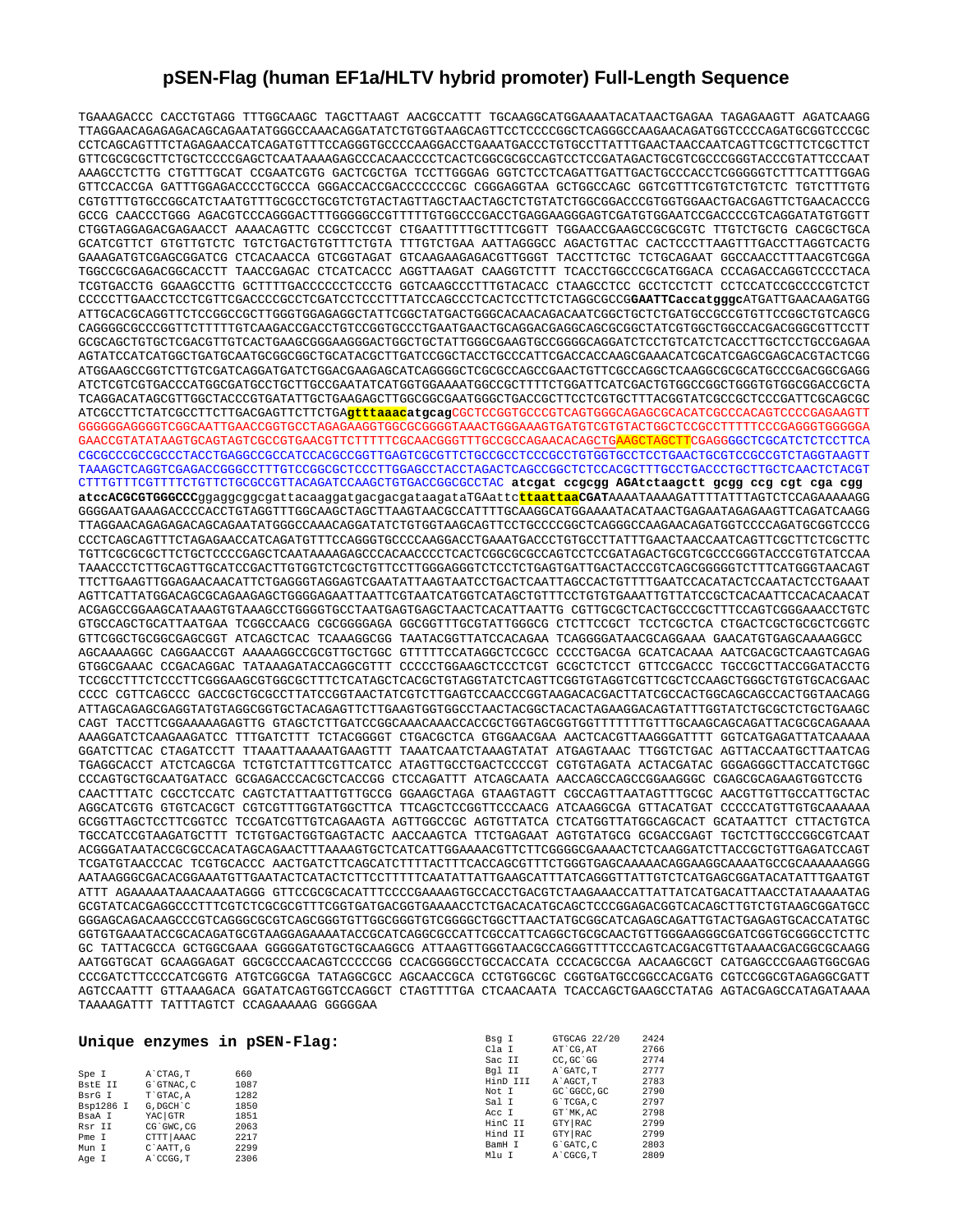| Bsp120 I<br>Apa I                | G`GGCC, C<br>G, GGCC `C                 |              | 2815<br>2819         |                  |                                                | BsaA I            | (1)         | 3371<br>1851        | 3392                 | 4894         |              |
|----------------------------------|-----------------------------------------|--------------|----------------------|------------------|------------------------------------------------|-------------------|-------------|---------------------|----------------------|--------------|--------------|
| Pac I<br>Sca I<br>Nde I          | TTA, AT`TAA<br>$AGT$ $ACT$<br>CA`TA, TG |              | 2868<br>5313<br>6004 |                  |                                                | BsaH I            | (10)        | 742<br>5370<br>6353 | 1398<br>5752<br>6374 | 1547<br>6056 | 2757<br>6239 |
| Number of enzymes = 26           |                                         |              |                      |                  |                                                | BsaJ I            | (34)        | 161                 | 240                  | 250          | 397          |
|                                  |                                         |              |                      |                  |                                                |                   |             | 461                 | 497                  | 546          | 547          |
|                                  |                                         |              |                      |                  | The following enzymes do not cut in pSEN-Flag: |                   |             | 694                 | 733                  | 734          | 746          |
|                                  |                                         |              |                      |                  |                                                |                   |             | 747<br>1265         | 1167<br>1266         | 1236<br>1411 | 1245<br>1710 |
| Avr II                           | Bbs I                                   |              | Bbv II               | Bcl I            | Blp I                                          |                   |             | 1979                | 2376                 | 2640         | 2771         |
| BsaB I<br>Bst1107 I              | BsiC I<br>BstB I                        |              | BsiW I<br>BstX I     | Bsm I<br>Dra III | BspM II<br>Eco72 I                             |                   |             | 3078                | 3157                 | 3167         | 3314         |
| Esp I                            | Fse I                                   |              | Hpa I                | Nru I            | Nsi I                                          |                   |             | 3377                | 3679                 | 4100         | 6174         |
| PaeR7 I                          | PflM I                                  |              | Pml I                | Sfi I            | SnaB I                                         |                   |             | 6252                | 6258                 |              |              |
| Spl I                            | Srf I                                   |              | Stu I                | Xca I            | Xcm I                                          | BsaW I            | (6)         | 1578                | 2231                 | 2306         | 4146         |
|                                  |                                         |              |                      |                  |                                                | BseR I            | (4)         | 4293<br>464         | 5124<br>1293         | 1332         | 3380         |
| pSEN-Flag: sites sorted by name: |                                         |              |                      |                  |                                                | Bsg I             | (1)         | 2424                |                      |              |              |
|                                  |                                         |              |                      |                  |                                                | BsiE I            | (9)         | 592                 | 727                  | 1456         | 2793         |
| Aat II                           | (2)                                     | 745          | 5755                 |                  |                                                |                   |             | 3856                | 4280                 | 5203         | 5352         |
| Acc I                            | (1)                                     | 2798         |                      |                  |                                                |                   |             | 6099                |                      |              |              |
| Acc65 I<br>Aci I                 | (2)<br>(78)                             | 401<br>197   | 3318<br>203          | 566              | 588                                            | BsiHKA I          | (8)         | 338<br>4258         | 1660<br>5419         | 1850<br>5504 | 3255<br>6001 |
|                                  |                                         | 688          | 727                  | 860              | 901                                            | BsmA I            | (21)        | 107                 | 475                  | 531          | 609          |
|                                  |                                         | 1042         | 1133                 | 1199             | 1298                                           |                   |             | 734                 | 832                  | 949          | 1073         |
|                                  |                                         | 1317         | 1355                 | 1456             | 1519                                           |                   |             | 1132                | 1150                 | 1328         | 2610         |
|                                  |                                         | 1613<br>2021 | 1677<br>2061         | 1778<br>2066     | 1781<br>2116                                   |                   |             | 2900<br>4895        | 3023<br>5669         | 3370<br>5822 | 3391<br>5866 |
|                                  |                                         | 2132         | 2158                 | 2328             | 2365                                           |                   |             | 6538                |                      |              |              |
|                                  |                                         | 2445         | 2501                 | 2504             | 2519                                           | BsmB I            | (7)         | 733                 | 831                  | 1072         | 1131         |
|                                  |                                         | 2550         | 2557                 | 2584             | 2771                                           |                   |             | 1329                | 5823                 | 5865         |              |
|                                  |                                         | 2773         | 2789                 | 2793             | 2825                                           | BsmF I            | (11)        | 172                 | 185                  | 564          | 729          |
|                                  |                                         | 3114<br>3733 | 3120<br>3789         | 3416<br>3799     | 3630<br>3823                                   |                   |             | 764<br>3089         | 1205<br>3102         | 1698<br>6234 | 2255         |
|                                  |                                         | 3866         | 3873                 | 3894             | 3985                                           | BsoF I            | (48)        | 727                 | 901                  | 917          | 920          |
|                                  |                                         | 4013         | 4140                 | 4159             | 4280                                           |                   |             | 925                 | 928                  | 1133         | 1456         |
|                                  |                                         | 4390         | 4525                 | 4534             | 4896                                           |                   |             | 1508                | 1519                 | 1609         | 1614         |
|                                  |                                         | 4987<br>5389 | 5178<br>5466         | 5224<br>5575     | 5345<br>5674                                   |                   |             | 1651<br>1785        | 1692<br>2021         | 1779<br>2117 | 1782<br>2158 |
|                                  |                                         | 5721         | 5895                 | 5934             | 5944                                           |                   |             | 2172                | 2225                 | 2445         | 2504         |
|                                  |                                         | 5970         | 6008                 | 6021             | 6047                                           |                   |             | 2519                | 2550                 | 2790         | 2793         |
|                                  |                                         | 6104         | 6363                 |                  |                                                |                   |             | 2826                | 3765                 | 3846         | 3864         |
| Afl II                           | (3)                                     | 35           | 1006                 | 2950             |                                                |                   |             | 3867                | 3985                 | 4140         | 4283         |
| Afl III<br>Age I                 | (2)<br>(1)                              | 2809<br>2306 | 3940                 |                  |                                                |                   |             | 4348<br>5224        | 4351<br>5251         | 4557<br>5346 | 4885<br>5575 |
| Aha II                           | (10)                                    | 742          | 1398                 | 1547             | 2757                                           |                   |             | 5862                | 5971                 | 6075         | 6148         |
|                                  |                                         | 5370         | 5752                 | 6056             | 6239                                           | Bsp120 I          | (1)         | 2815                |                      |              |              |
|                                  |                                         | 6353         | 6374                 |                  |                                                | Bsp1286 I         | (1)         | 1850                |                      |              |              |
| Ahd I<br>Alu I                   | (4)<br>(33)                             | 1020<br>30   | 3363<br>34           | 3409<br>336      | 4833<br>580                                    | BspH I<br>BspM I  | (4)<br>(2)  | 4660<br>1434        | 5668<br>1815         | 5773         | 6297         |
|                                  |                                         | 668          | 676                  | 1653             | 2111                                           | Bsr I             | (18)        | 374                 | 1030                 | 1058         | 1490         |
|                                  |                                         | 2458         | 2464                 | 2468             | 2606                                           |                   |             | 1691                | 2341                 | 2362         | 3291         |
|                                  |                                         | 2747         | 2785                 | 2945             | 2949                                           |                   |             | 3741                | 4347                 | 4360         | 4474         |
|                                  |                                         | 3253         | 3572                 | 3605             | 3700                                           |                   |             | 4880                | 4998                 | 5041         | 5308         |
|                                  |                                         | 3764<br>4244 | 3882<br>4501         | 4108<br>5022     | 4198<br>5122                                   | BsrB I            | (5)         | 5480<br>1042        | 6186<br>2160         | 3632         | 3873         |
|                                  |                                         | 5185         | 5864                 | 5883             | 6128                                           |                   |             | 5674                |                      |              |              |
|                                  |                                         | 6484         |                      |                  |                                                | BsrD I            | (3)         | 1780                | 4894                 | 5068         |              |
| Alw I                            | $(18)$ 453                              | 1792         | 1051<br>1971         | 1357<br>2735     | 1725<br>2763                                   | BsrG I<br>BssH II | (1)<br>(5)  | 1282<br>317         | 368                  | 1944         | 3234         |
|                                  |                                         | 2799         | 2810                 | 4502             | 4588                                           |                   |             | 3285                |                      |              |              |
|                                  |                                         | 4588         | 4685                 | 4686             | 5150                                           | BssS I            | (4)         | 2139                | 4113                 | 5497         | 5804         |
|                                  |                                         | 5465         | 5471                 |                  |                                                | BstE II           | (1)         | 1087                |                      |              |              |
| AlwN I                           | (2)                                     | 3074<br>2819 | 4356                 |                  |                                                | BstN I            | (17)        | 241<br>1169         | 548<br>1194          | 735<br>1217  | 748<br>1237  |
| Apa I<br>драц г                  | (1)<br>(3)                              | 4254         | 5500                 | 5997             |                                                |                   |             | 1267                | 1934                 | 3158         | 3680         |
| Apo I                            | (3)                                     | 872          | 1404                 | 2858             |                                                |                   |             | 3968                | 4089                 | 4102         | 6175         |
| Asc I                            | (2)                                     | 368          | 3285                 |                  |                                                |                   |             | 6452                |                      |              |              |
| Ase I                            | $(4)$ 3583                              |              | 3711                 | 3770             | 5005                                           | BstU I            | $(28)$ 317  |                     | 319                  | 370          | 903          |
| Asp718                           | (2)<br>(7)                              | 401<br>331   | 3318<br>397          | 498              | 2273                                           |                   |             | 905<br>1946         | 1135<br>2328         | 1613<br>2497 | 1914<br>2542 |
| Ava I                            |                                         | 2375         | 3248                 | 3314             |                                                |                   |             | 2773                | 2795                 | 2811         | 3234         |
| Ava II                           | $(13)$ 186                              |              | 199                  | 254              | 551                                            |                   |             | 3236                | 3287                 | 3787         | 3789         |
|                                  |                                         | 690          | 1219                 | 2063             | 3103                                           |                   |             | 3987                | 4568                 | 4898         | 5391         |
|                                  |                                         | 3116         | 3171                 | 4971             | 5193                                           | BstY I            |             | 5723                | 5823                 | 5825         | 5928         |
| BamH I                           | $(1)$ 2803                              | 6448         |                      |                  |                                                |                   | $(11)$ 1718 | 2803                | 1964<br>4581         | 2739<br>4592 | 2777<br>4678 |
| Ban I                            | $(18)$ 244                              |              | 401                  | 1142             | 1397                                           |                   |             | 4690                | 5458                 | 5475         |              |
|                                  |                                         | 1546         | 1581                 | 2234             | 2309                                           | Bsu36 I           | (3)         | 781                 | 1018                 | 2513         |              |
|                                  |                                         | 2565         | 2756                 | 3161             | 3318                                           | Cac8 I            | $(45)$ 28   |                     | 32                   | 319          | 370          |
|                                  |                                         | 3684<br>6352 | 4781<br>6373         | 6055             | 6238                                           |                   |             | 582<br>1199         | 586<br>1441          | 631<br>1627  | 650<br>1846  |
| Ban II                           | (9)                                     | 338          | 351                  | 1912             | 2480                                           |                   |             | 1912                | 1918                 | 1946         | 1950         |
|                                  |                                         | 2819         | 3255                 | 3268             | 6305                                           |                   |             | 1991                | 1995                 | 2049         | 2466         |
|                                  |                                         | 6319         |                      |                  |                                                |                   |             | 2480                | 2501                 | 2664         | 2692         |
| Bbe I                            | $(7)$ 1401                              |              | 1550                 | 2760             | 6059                                           |                   |             | 2787                | 2943                 | 2947         | 3236         |
| Bbv I                            | $(11)$ 931                              | 6242         | 6356<br>939          | 6377<br>1620     | 1662                                           |                   |             | 3287<br>3957        | 3733<br>3994         | 3762<br>4554 | 3871<br>4945 |
|                                  |                                         | 2183         | 2236                 | 4359             | 4362                                           |                   |             | 5958                | 6106                 | 6126         | 6130         |
|                                  |                                         | 4568         | 5262                 | 5873             |                                                |                   |             | 6226                | 6267                 | 6315         | 6357         |
| Bcn I                            | $(18)$ 164                              |              | 399                  | 400              | 571                                            |                   |             | 6387                |                      |              |              |
|                                  |                                         | 724          | 1552                 | 1712             | 2621                                           | Cfr10 I           | $(10)$ 629  |                     | 1866                 | 2047         | 2306         |
|                                  |                                         | 2820<br>4321 | 3081<br>5017         | 3316<br>5368     | 3317<br>5869                                   |                   |             | 2530<br>6376        | 2662<br>6385         | 2753         | 4913         |
|                                  |                                         | 5904         | 6255                 |                  |                                                | Cla I             | (1)         | 2766                |                      |              |              |
| Bfa I                            | $(15)$ 31                               |              | 219                  | 661              | 673                                            | Csp6 I            | (9)         | 402                 | 658                  | 1283         | 1852         |
|                                  |                                         | 1394         | 2314                 | 2465             | 2591                                           |                   |             | 2356                | 3319                 | 5312         | 5988         |
|                                  |                                         | 2653<br>4688 | 2946<br>5023         | 3136<br>6458     | 4435                                           | Dde I             | $(23)$ 75   | 6499                | 167                  | 208          | 476          |
| Bgl I                            | $(2)$ 4953                              |              | 6071                 |                  |                                                |                   |             | 781                 | 1018                 | 1290         | 2210         |
| Bgl II                           | $(1)$ 2777                              |              |                      |                  |                                                |                   |             | 2513                | 2607                 | 2658         | 2781         |
| Bpm I                            | $(3)$ 2883                              |              | 4903                 | 6521             |                                                |                   |             | 2990                | 3084                 | 3125         | 3394         |
| Bsa I                            | (7)                                     | 476          | 530                  | 1149             | 2609                                           |                   |             | 3465                | 4215                 | 4624         | 4790         |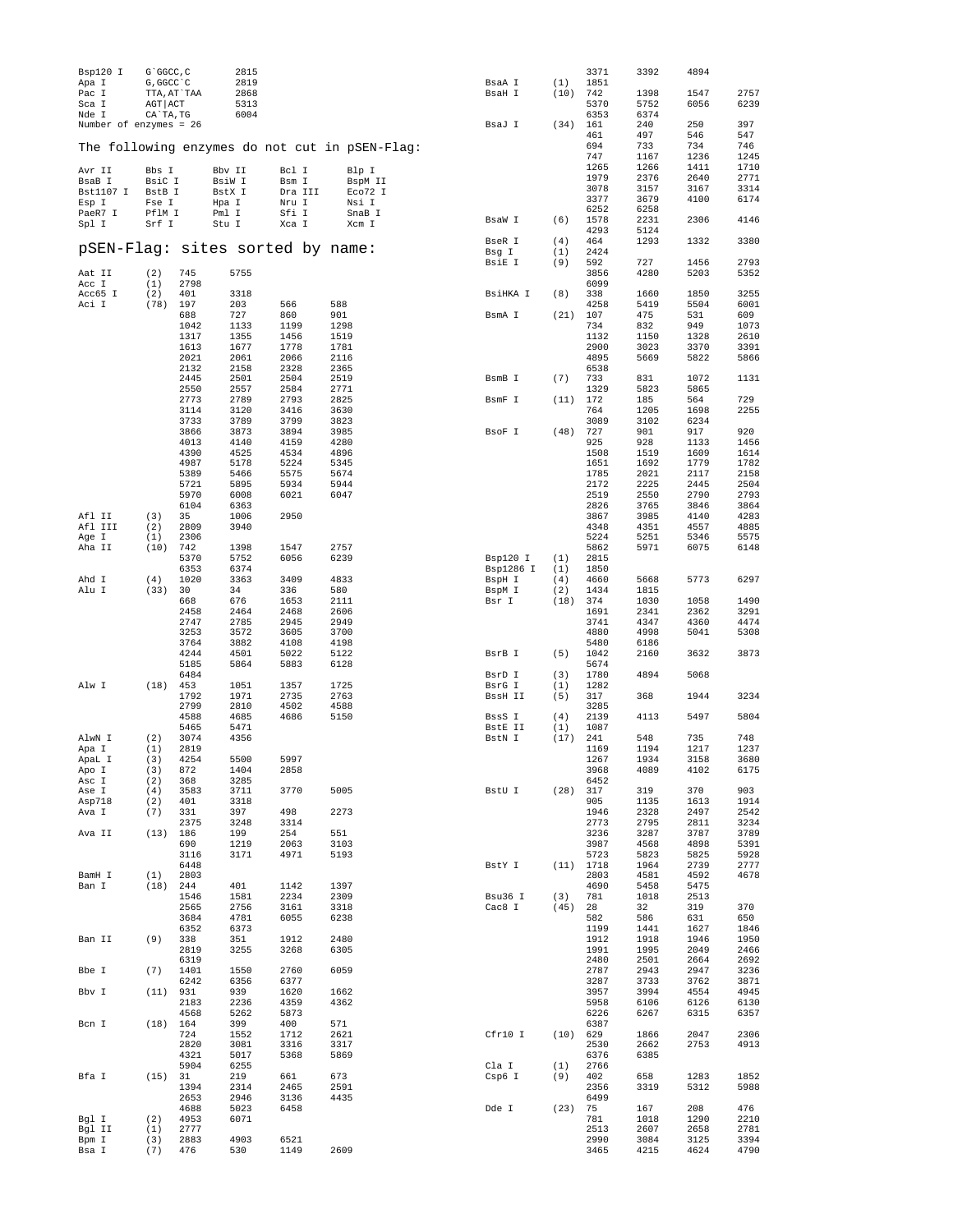|           |      | 5330 | 5756 | 5991 |      | Hinf I |         | (17)       | 442         | 450  | 791  | 802  |
|-----------|------|------|------|------|------|--------|---------|------------|-------------|------|------|------|
| Dpn I     | (30) | 94   | 459  | 1046 | 1178 |        |         |            | 2032        | 2166 | 2537 | 2656 |
|           |      | 1363 | 1720 | 1798 | 1879 |        |         |            | 3475        | 3497 | 3518 | 3775 |
|           |      | 1888 | 1966 | 2741 | 2769 |        |         |            | 3840        | 3915 | 4311 | 4828 |
|           |      | 2779 | 2805 | 3010 | 4508 |        |         |            | 6466        |      |      |      |
|           |      | 4583 | 4594 | 4602 | 4680 | HinI I |         | (10)       | 742         | 1398 | 1547 | 2757 |
|           |      | 4692 | 4797 | 5138 | 5156 |        |         |            | 5370        | 5752 | 6056 | 6239 |
|           |      | 5202 | 5460 | 5477 | 5513 |        |         |            | 6353        | 6374 |      |      |
|           |      | 6098 | 6322 |      |      | HinP I |         | $(50)$ 317 |             | 319  | 368  | 370  |
| DpnII     | (30) | 92   | 457  | 1044 | 1176 |        |         |            | 646         | 903  | 922  | 1398 |
|           |      | 1361 | 1718 | 1796 | 1877 |        |         |            | 1539        | 1547 | 1611 | 1648 |
|           |      | 1886 | 1964 | 2739 | 2767 |        |         |            | 1914        | 1944 | 1946 | 2174 |
|           |      | 2777 | 2803 | 3008 | 4506 |        |         |            | 2227        | 2254 | 2326 | 2497 |
|           |      | 4581 | 4592 | 4600 | 4678 |        |         |            | 2634        | 2729 | 2757 | 3234 |
|           |      | 4690 | 4795 | 5136 | 5154 |        |         |            | 3236        | 3285 | 3287 | 3562 |
|           |      | 5200 | 5458 | 5475 | 5511 |        |         |            | 3722        | 3787 | 3815 | 3848 |
|           |      | 6096 | 6320 |      |      |        |         |            | 4118        | 4185 | 4285 | 4459 |
| Dra I     | (5)  | 2217 | 2602 | 4699 | 4718 |        |         |            | 4568        | 4961 | 5054 | 5391 |
|           |      | 5410 |      |      |      |        |         |            | 5723        | 5823 | 5926 | 6056 |
| Drd I     | (3)  | 1574 | 4048 | 5917 |      |        |         |            | 6077        | 6210 | 6239 | 6293 |
| Dsa I     | (5)  | 694  | 1411 | 1979 | 2771 |        |         |            | 6353        | 6374 |      |      |
|           |      | 6258 |      |      |      | Hpa II |         | (40)       | 163         | 398  | 569  | 630  |
| Eae I     | (13) | 582  | 724  | 1109 | 1130 |        |         |            | 723         | 1401 | 1452 | 1529 |
|           |      | 1453 | 1627 | 2018 | 2045 |        |         |            | 1551        | 1579 | 1710 | 1800 |
|           |      | 2790 | 3779 | 5221 | 6255 |        |         |            | 1867        | 2048 | 2232 | 2307 |
|           |      | 6387 |      |      |      |        |         |            | 2531        | 2619 | 2631 | 2663 |
| Eag I     | (3)  | 724  | 1453 | 2790 |      |        |         |            | 2754        | 2819 | 3080 | 3315 |
| Ear I     | (8)  | 1070 | 1311 | 1891 | 2101 |        |         |            | 3658        | 4147 | 4294 | 4320 |
|           |      | 3562 | 3824 | 5628 | 6116 |        |         |            | 4510        | 4914 | 4948 | 5015 |
| Eco47 III | (3)  | 923  | 2228 | 6294 |      |        |         |            | 5125        | 5367 | 5868 | 5902 |
| Eco57 I   | (6)  | 1692 | 2124 | 2479 | 4487 |        |         |            | 6254        | 6377 | 6386 | 6401 |
|           |      | 5501 | 6505 |      |      | Hph I  |         |            | $(14)$ 1157 | 1183 | 1401 | 1726 |
| ECON I    | (4)  | 784  | 1392 | 2317 | 2512 |        |         |            | 4677        | 4904 | 5318 | 5526 |
| Eco0109 I | (5)  | 254  | 1219 | 3171 | 5809 |        |         |            | 5559        | 5843 | 5852 | 6345 |
|           |      | 6263 |      |      |      |        |         |            | 6390        | 6471 |      |      |
| ECOR I    | (2)  | 1404 | 2858 |      |      | Kas I  |         | (7)        | 1397        | 1546 | 2756 | 6055 |
| ECOR II   | (17) | 239  | 546  | 733  | 746  |        |         |            | 6238        | 6352 | 6373 |      |
|           |      | 1167 | 1192 | 1215 | 1235 | Kpn I  |         | (2)        | 405         | 3322 |      |      |
|           |      | 1265 | 1932 | 3156 | 3678 | Mae I  |         | (15)       | 31          | 219  | 661  | 673  |
|           |      | 3966 | 4087 | 4100 | 6173 |        |         |            | 1394        | 2314 | 2465 | 2591 |
|           |      | 6450 |      |      |      |        |         |            | 2653        | 2946 | 3136 | 4435 |
| ECOR V    | (3)  | 140  | 3056 | 6441 |      |        |         |            | 4688        | 5023 | 6458 |      |
| Ehe I     | (7)  | 1399 | 1548 | 2758 | 6057 | Mae II |         | (12)       | 742         | 1081 | 1122 | 1663 |
|           |      | 6240 | 6354 | 6375 |      |        |         |            | 1850        | 2421 | 2704 | 4643 |
| Fnu4H I   | (48) | 727  | 901  | 917  | 920  |        |         |            | 5059        | 5432 | 5752 | 6194 |
|           |      | 925  | 928  | 1133 | 1456 |        | Mae III | (22)       | 39          | 994  | 1022 | 1087 |
|           |      | 1508 | 1519 | 1609 | 1614 |        |         |            | 1231        | 1667 | 1973 | 2733 |
|           |      | 1651 | 1692 | 1779 | 1782 |        |         |            | 2749        | 2954 | 3432 | 4296 |
|           |      | 1785 | 2021 | 2117 | 2158 |        |         |            | 4359        | 4475 | 4758 | 5089 |
|           |      | 2172 | 2225 | 2445 | 2504 |        |         |            | 5147        | 5300 | 5488 | 5876 |
|           |      | 2519 | 2550 | 2790 | 2793 |        |         |            | 6167        | 6187 |      |      |
|           |      | 2826 | 3765 | 3846 | 3864 | Mbo I  |         | (30)       | 92          | 457  | 1044 | 1176 |
|           |      | 3867 | 3985 | 4140 | 4283 |        |         |            | 1361        | 1718 | 1796 | 1877 |
|           |      | 4348 | 4351 | 4557 | 4885 |        |         |            | 1886        | 1964 | 2739 | 2767 |
|           |      | 5224 | 5251 | 5346 | 5575 |        |         |            | 2777        | 2803 | 3008 | 4506 |
|           |      | 5862 | 5971 | 6075 | 6148 |        |         |            | 4581        | 4592 | 4600 | 4678 |
| Fok I     | (13) | 423  | 1140 | 1300 | 1871 |        |         |            | 4690        | 4795 | 5136 | 5154 |
|           |      | 1896 | 2509 | 2851 | 3339 |        |         |            | 5200        | 5458 | 5475 | 5511 |
|           |      | 4799 | 4980 | 5267 | 5910 |        |         |            | 6096        | 6320 |      |      |
|           |      | 6154 |      |      |      | Mbo II |         |            | $(14)$ 1086 | 1299 | 1907 | 2117 |
| Fsp I     | (3)  | 1649 | 5055 | 6078 |      |        |         |            | 2199        | 3578 | 3812 | 4601 |
| Gdi II    | (13) | 723  | 725  | 1129 | 1452 |        |         |            | 4674        | 5429 | 5507 | 5616 |
|           |      | 1454 | 2017 | 2044 | 2789 |        |         |            | 6104        | 6316 |      |      |
|           |      | 2791 | 3780 | 5220 | 6256 | Mlu I  |         | (1)        | 2809        |      |      |      |
|           |      | 6388 |      |      |      | Mme I  |         | (6)        | 829         | 1106 | 3379 | 3431 |
| Gsu I     | (3)  | 2884 | 4904 | 6522 |      |        |         |            | 4154        | 4338 |      |      |
| Hae I     | (6)  | 584  | 1111 | 1629 | 3955 | Mnl I  |         | (54)       | 167         | 216  | 368  | 387  |
|           |      | 3966 | 4418 |      |      |        |         |            | 432         | 460  | 484  | 506  |
| Hae II    | (13) | 925  | 1401 | 1550 | 2230 |        |         |            | 510         | 566  | 776  | 872  |
|           |      | 2637 | 2760 | 3818 | 4188 |        |         |            | 1168        | 1271 | 1304 | 1310 |
|           |      | 6059 | 6242 | 6296 | 6356 |        |         |            | 1313        | 1319 | 1349 | 1352 |
|           |      | 6377 |      |      |      |        |         |            | 1367        | 1374 | 1390 | 1462 |
| Hae III   | (33) | 129  | 173  | 584  | 726  |        |         |            | 1598        | 1955 | 2147 | 2282 |
|           |      | 762  | 774  | 987  | 1111 |        |         |            | 2371        | 2466 | 2508 | 2562 |
|           |      | 1132 | 1197 | 1455 | 1629 |        |         |            | 2578        | 2815 | 3133 | 3285 |
|           |      | 2020 | 2047 | 2518 | 2623 |        |         |            | 3304        | 3349 | 3376 | 3400 |
|           |      | 2792 | 2817 | 3045 | 3090 |        |         |            | 3460        | 3789 | 3838 | 4048 |
|           |      | 3781 | 3955 | 3966 | 3984 |        |         |            | 4121        | 4372 | 4772 | 4853 |
|           |      | 4418 | 4876 | 4956 | 5223 |        |         |            | 4999        | 5205 | 5800 | 5858 |
|           |      | 5810 | 6108 | 6257 | 6265 |        |         |            | 6118        | 6402 |      |      |
|           |      | 6389 |      |      |      | Msc I  |         | (3)        | 584         | 1111 | 1629 |      |
| Hga I     | (11) | 381  | 642  | 895  | 2570 | Mse I  |         | (26)       | 36          | 1007 | 1119 | 1149 |
|           |      | 2785 | 3298 | 4050 | 4628 |        |         |            | 1173        | 2216 | 2601 | 2864 |
|           |      | 5360 | 5918 | 6387 |      |        |         |            | 2868        | 2951 | 3485 | 3583 |
| HgiA I    | (8)  | 338  | 1660 | 1850 | 3255 |        |         |            | 3711        | 3770 | 4646 | 4698 |
|           |      | 4258 | 5419 | 5504 | 6001 |        |         |            | 4703        | 4717 | 4770 | 5005 |
| HgiE II   | (2)  | 4519 | 5999 |      |      |        |         |            | 5044        | 5409 | 5781 | 5962 |
| Hha I     | (50) | 319  | 321  | 370  | 372  |        |         |            | 6159        | 6429 |      |      |
|           |      | 648  | 905  | 924  | 1400 | Msl I  |         | (4)        | 1416        | 1984 | 5085 | 5244 |
|           |      | 1541 | 1549 | 1613 | 1650 | Msp I  |         | $(40)$ 163 |             | 398  | 569  | 630  |
|           |      | 1916 | 1946 | 1948 | 2176 |        |         |            | 723         | 1401 | 1452 | 1529 |
|           |      | 2229 | 2256 | 2328 | 2499 |        |         |            | 1551        | 1579 | 1710 | 1800 |
|           |      | 2636 | 2731 | 2759 | 3236 |        |         |            | 1867        | 2048 | 2232 | 2307 |
|           |      | 3238 | 3287 | 3289 | 3564 |        |         |            | 2531        | 2619 | 2631 | 2663 |
|           |      | 3724 | 3789 | 3817 | 3850 |        |         |            | 2754        | 2819 | 3080 | 3315 |
|           |      | 4120 | 4187 | 4287 | 4461 |        |         |            | 3658        | 4147 | 4294 | 4320 |
|           |      | 4570 | 4963 | 5056 | 5393 |        |         |            | 4510        | 4914 | 4948 | 5015 |
|           |      | 5725 | 5825 | 5928 | 6058 |        |         |            | 5125        | 5367 | 5868 | 5902 |
|           |      | 6079 | 6212 | 6241 | 6295 |        |         |            | 6254        | 6377 | 6386 | 6401 |
|           |      | 6355 | 6376 |      |      |        | MspA1 I | (12)       | 588         | 1653 | 2458 | 2773 |
| HinC II   | (1)  | 2799 |      |      |      |        |         |            | 3416        | 3764 | 4282 | 4527 |
| Hind II   | (1)  | 2799 |      |      |      |        |         |            | 5468        | 5934 | 6128 | 6484 |
| HinD III  | (1)  | 2783 |      |      |      | Mun I  |         | (1)        | 2299        |      |      |      |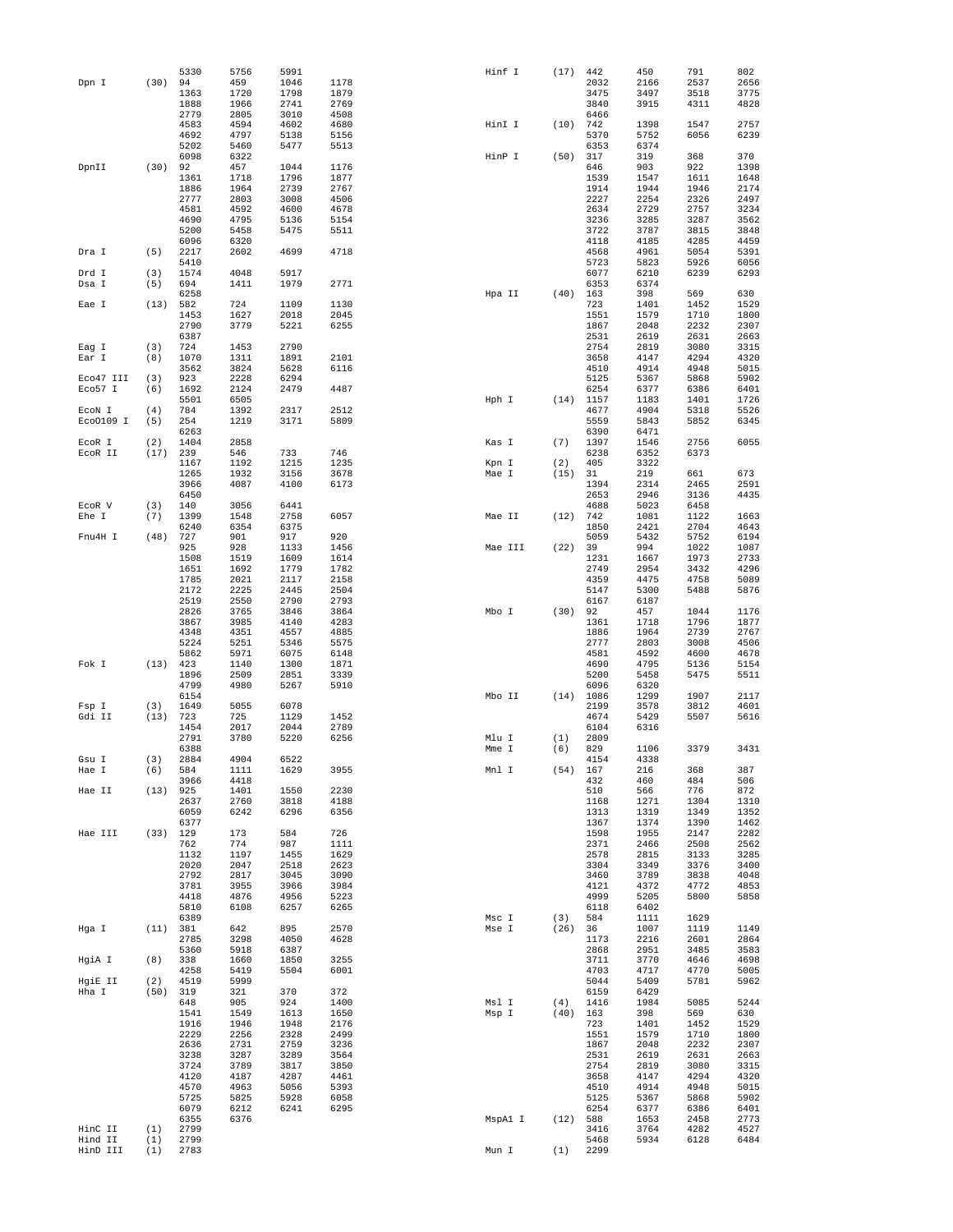| Nae I               | (4)<br>(7)  | 631          | 2049         | 2664<br>2757 | 6387<br>6056 |                    | (10)                                                                                                 | 6057        |                               | 6373<br>917          | 6385                                                                                                                         | 1101         |                                |
|---------------------|-------------|--------------|--------------|--------------|--------------|--------------------|------------------------------------------------------------------------------------------------------|-------------|-------------------------------|----------------------|------------------------------------------------------------------------------------------------------------------------------|--------------|--------------------------------|
| Nar I               |             | 1398<br>6239 | 1547<br>6353 | 6374         |              | Sfc I              |                                                                                                      | 15<br>1596  |                               | 2930                 | 925<br>4205                                                                                                                  | 4396         |                                |
| Nci I               | (18)        | 163          | 398          | 399          | 570          |                    |                                                                                                      | 5074        |                               | 6492                 |                                                                                                                              |              |                                |
|                     |             | 723          | 1551         | 1711         | 2620         | Sma I              | (2)                                                                                                  | 399         |                               | 3316                 |                                                                                                                              |              |                                |
|                     |             | 2819         | 3080         | 3315         | 3316         | Spe I              | (1)                                                                                                  | 660         |                               |                      |                                                                                                                              |              |                                |
|                     |             | 4320         | 5016         | 5367         | 5868         | Sph I              | (2)                                                                                                  | 1952        |                               | 6228                 |                                                                                                                              |              |                                |
| Nco I               | (2)         | 5903<br>1411 | 6254<br>1979 |              |              | Ssp I<br>Sty I     | (2)<br>(8)                                                                                           | 3483<br>250 |                               | 5637<br>461          | 1245                                                                                                                         | 1411         |                                |
| Nde I               | (1)         | 6004         |              |              |              |                    |                                                                                                      | 1979        |                               | 2640                 | 3167                                                                                                                         | 3377         |                                |
| NgoM I              | (4)         | 629          | 2047         | 2662         | 6385         | Taq I              | (16)                                                                                                 | 794         |                               | 1038                 | 1349                                                                                                                         | 1360         |                                |
| Nhe I               | (3)         | 30           | 2464         | 2945         |              |                    |                                                                                                      | 1660        |                               | 1816                 | 1840                                                                                                                         | 1876         |                                |
| Nla III             | (23)        | 62           | 1205         | 1415         | 1421         |                    |                                                                                                      | 2038        |                               | 2471                 | 2613                                                                                                                         | 2766         |                                |
|                     |             | 1766<br>2224 | 1952<br>2977 | 1983<br>3431 | 2009<br>3598 | Tfi I              | (7)                                                                                                  | 2798<br>442 |                               | 3478<br>802          | 4040<br>2032                                                                                                                 | 5484<br>2166 |                                |
|                     |             | 3944         | 4664         | 5155         | 5165         |                    |                                                                                                      | 3518        |                               | 3775                 | 3915                                                                                                                         |              |                                |
|                     |             | 5243         | 5279         | 5672         | 5777         | Tsp45 I            | (9)                                                                                                  | 1022        |                               | 1231                 | 1667                                                                                                                         | 1973         |                                |
|                     |             | 5861         | 6228         | 6301         |              |                    |                                                                                                      | 2749        |                               | 5089                 | 5300                                                                                                                         | 5876         |                                |
| Nla IV              | (39)        | 188          | 201          | 246          | 403          |                    |                                                                                                      | 6187        |                               |                      |                                                                                                                              |              |                                |
|                     |             | 521<br>893   | 552<br>1144  | 692<br>1221  | 761<br>1399  | Tth111 I           | (5)                                                                                                  | 390<br>3307 |                               | 811                  | 1217                                                                                                                         | 1665         |                                |
|                     |             | 1548         | 1583         | 2236         | 2311         | Tth111 II          | (10)                                                                                                 | 146         |                               | 422                  | 613                                                                                                                          | 632          |                                |
|                     |             | 2363         | 2567         | 2646         | 2758         |                    |                                                                                                      | 1983        |                               | 2680                 | 3062                                                                                                                         | 4529         |                                |
|                     |             | 2805         | 2817         | 3105         | 3118         |                    |                                                                                                      | 4538        |                               | 4568                 |                                                                                                                              |              |                                |
|                     |             | 3163         | 3320         | 3686         | 3972         | Vsp I              | (4)                                                                                                  | 3583        |                               | 3711                 | 3770                                                                                                                         | 5005         |                                |
|                     |             | 4011<br>5129 | 4783<br>5719 | 4877<br>6057 | 4918<br>6240 | Xba I<br>Xho II    | (2)<br>(11)                                                                                          | 218<br>1718 |                               | 3135<br>1964         | 2739                                                                                                                         | 2777         |                                |
|                     |             | 6264         | 6354         | 6375         |              |                    |                                                                                                      | 2803        |                               | 4581                 | 4592                                                                                                                         | 4678         |                                |
| Not I               | (1)         | 2790         |              |              |              |                    |                                                                                                      | 4690        |                               | 5458                 | 5475                                                                                                                         |              |                                |
| Nsp7524 I           | (5)         | 1948         | 2220         | 3940         | 5857         | Xma I              | (2)                                                                                                  | 397         |                               | 3314                 |                                                                                                                              |              |                                |
| NspB II             |             | 6224         |              |              |              | Xma III            | (3)                                                                                                  | 724         |                               | 1453                 | 2790                                                                                                                         |              |                                |
|                     | (12)        | 588<br>3416  | 1653<br>3764 | 2458<br>4282 | 2773<br>4527 | Xmn I              | (3)                                                                                                  | 3546        |                               | 3584                 | 5432                                                                                                                         |              |                                |
|                     |             | 5468         | 5934         | 6128         | 6484         |                    | Site usage in pSEN-Flag:                                                                             |             |                               |                      |                                                                                                                              |              |                                |
| NspH I              | (5)         | 1952         | 2224         | 3944         | 5861         |                    |                                                                                                      |             |                               |                      |                                                                                                                              |              |                                |
|                     |             | 6228         |              |              |              | Aat II             | G, ACGT `C                                                                                           |             | $\overline{a}$                | Acc I                | $\operatorname{GT}$ $\operatorname{MK}$ , $\operatorname{AC}$                                                                |              | 1                              |
| Pac I<br>Pal I      | (1)<br>(33) | 2868<br>129  | 173          | 584          | 726          | Acc65 I            | G`GTAC, C                                                                                            |             | $\overline{2}$                | Aci I                | $C^{\dagger}CG, C$                                                                                                           |              | 78                             |
|                     |             | 762          | 774          | 987          | 1111         | Afl II<br>Age I    | C`TTAA, G<br>A`CCGG, T                                                                               |             | 3<br>1                        | Afl III<br>Aha II    | A`CRYG, T<br>GR CG, YC                                                                                                       |              | $\overline{\mathbf{c}}$<br>10  |
|                     |             | 1132         | 1197         | 1455         | 1629         | Ahd I              | GACNN, N`NNGTC                                                                                       |             | $\overline{4}$                | Alu I                | AG CT                                                                                                                        |              | 33                             |
|                     |             | 2020         | 2047         | 2518         | 2623         | Alw I<br>Apa I     | GGATC 8/9<br>G, GGCC `C                                                                              |             | 18<br>$\mathbf{1}$            | AlwN I<br>ApaL I     | ${\rm CAG}$ , ${\rm NNN}$ $\hat{}\;{\rm CTG}$<br>G`TGCA, C                                                                   |              | $\mathbf 2$<br>3               |
|                     |             | 2792         | 2817         | 3045         | 3090         | Apo I              | R`AATT, Y                                                                                            |             | 3                             | Asc I                | GG'CGCG, CC                                                                                                                  |              | $\,2$                          |
|                     |             | 3781<br>4418 | 3955<br>4876 | 3966<br>4956 | 3984<br>5223 | Ase I              | AT`TA, AT                                                                                            |             | $\overline{4}$<br>7           | Asp718               | G`GTAC, C                                                                                                                    |              | 2<br>13                        |
|                     |             | 5810         | 6108         | 6257         | 6265         | Ava I<br>Avr II    | C`YCGR, G<br>C`CTAG, G                                                                               |             | $\sim$                        | Ava II<br>BamH I     | $G$ $GWC$ , $C$<br>G`GATC, C                                                                                                 |              | $\mathbf{1}$                   |
|                     |             | 6389         |              |              |              | Ban I              | G`GYRC, C                                                                                            |             | 18                            | Ban II               | G, RGCY `C                                                                                                                   |              | 9                              |
| Ple I               | (4)         | 799          | 2545         | 3483         | 4319         | Bbe I<br>Bbv I     | G, GCGC `C<br>GCAGC 13/17                                                                            |             | 7<br>$11$                     | Bbs I<br>Bbv II      | GAAGAC 8/12<br>GAAGAC $7/11$                                                                                                 |              | $\overline{\phantom{a}}$<br>÷. |
| Pme I               | (1)         | 2217         |              |              |              | Bcl I              | $\ensuremath{\mathrm{T}}\xspace$<br>"GATC , $\ensuremath{\mathrm{A}}\xspace$                         |             | $\sim$                        | Bcn I                | $CC, S \hat{G}$                                                                                                              |              | 18                             |
| PpuM I<br>Psp1406 I | (3)<br>(3)  | 254<br>2421  | 1219<br>5059 | 3171<br>5432 |              | Bfa I<br>Bgl II    | $\text{C}\,{}^{\smallsetminus}\text{TA}$ , $\text{G}\,$<br>A`GATC, T                                 |             | 15<br>1                       | Bgl I<br>Blp I       | GCCN, NNN 'NGGC<br>GC `TNA, GC                                                                                               |              | $\mathbf 2$<br>$\sim$          |
| PspA I              | (2)         | 397          | 3314         |              |              | Bpm I              | CTGGAG 22/20                                                                                         |             | 3                             | Bsa I                | GGTCTC 7/11                                                                                                                  |              | $\scriptstyle\rm 7$            |
| Pst I               | (4)         | 921          | 929          | 1105         | 1600         | BsaA I<br>BsaH I   | YAC GTR<br>GR CG, YC                                                                                 |             | $\overline{1}$<br>10          | BsaB I<br>BsaJ I     | GATNN NNATC<br>$C$ $\hat{C}$ CNNG, G                                                                                         |              | $\overline{\phantom{a}}$<br>34 |
| Pvu I               | (2)         | 5203         | 6099         |              |              | BsaW I             | W`CCGG, W                                                                                            |             | 6                             | BseR I               | GAGGAG 16/14                                                                                                                 |              | 4                              |
| Pvu II              | (5)         | 1653         | 2458         | 3764         | 6128         | Bsg I              | GTGCAG 22/20                                                                                         |             | $\mathbf{1}$                  | BsiC I               | TT CG, AA                                                                                                                    |              | $\sim$                         |
| Rsa I               | (9)         | 6484<br>403  | 659          | 1284         | 1853         | BsiE I<br>BsiW I   | CG, RY CG<br>$C$ GTAC, $G$                                                                           |             | 9<br>$\sim$                   | BsiHKA I<br>Bsm I    | G, WGCW`C<br>GAATG, C 7                                                                                                      |              | 8<br>$\overline{\phantom{a}}$  |
|                     |             | 2357         | 3320         | 5313         | 5989         | BsmA I             | GTCTC '/9                                                                                            |             | 21                            | BsmB I               | CGTCTC 7/11                                                                                                                  |              | $\scriptstyle\rm 7$            |
|                     |             | 6500         |              |              |              | BsmF I<br>Bsp120 I | GGGAC 15/19<br>G`GGCC, C                                                                             |             | $11$<br>$\mathbf{1}$          | BsoF I               | GC `N, GC<br>Bsp1286 I G, DGCH'C                                                                                             |              | 48<br>1                        |
| Rsr II              | (1)         | 2063         |              |              |              | BspH I             | T`CATG, A                                                                                            |             | $\overline{4}$                | BspM I               | ACCTGC 10/14                                                                                                                 |              | 2                              |
| Sac I<br>Sac II     | (2)<br>(1)  | 338<br>2774  | 3255         |              |              | BspM II<br>BsrB I  | T`CCGG, A<br>GAG CGG                                                                                 |             | $\overline{\phantom{a}}$<br>5 | Bsr I<br>BsrD I      | ACT, GG<br>GCAATG, 8                                                                                                         |              | 18<br>3                        |
| Sal I               | (1)         | 2797         |              |              |              | BsrG I             | T`GTAC, A                                                                                            |             | $\mathbf{1}$                  | <b>BssH II</b>       | G`CGCG, C                                                                                                                    |              | 5                              |
| Sap I               | (4)         | 1891         | 2101         | 3562         | 3824         | BssS I<br>BstB I   | C`TCGT, G<br>TT CG, AA                                                                               |             | $\overline{4}$<br>$\sim$      | Bst1107 I<br>BstE II | GTA TAC<br>G`GTNAC, C                                                                                                        |              | $\sim$<br>1                    |
| Sau3A I             | (30)        | 92           | 457          | 1044         | 1176         | BstN I             | CC`W, GG                                                                                             |             | 17                            | BstU I               | $CG$ $CG$                                                                                                                    |              | 28                             |
|                     |             | 1361         | 1718         | 1796         | 1877         | BstX I<br>Bsu36 I  | CCAN, NNNN `NTGG<br>CC `TNA, GG                                                                      |             | 3                             | BstY I<br>Cac8 I     | R`GATC, Y<br>GCN NGC                                                                                                         |              | 11<br>45                       |
|                     |             | 1886<br>2777 | 1964<br>2803 | 2739<br>3008 | 2767<br>4506 | Cfr10 I            | R`CCGG, Y                                                                                            |             | $10\,$                        | Cla I                | AT CG, AT                                                                                                                    |              | 1                              |
|                     |             | 4581         | 4592         | 4600         | 4678         | Csp6 I<br>Dpn I    | $G$ TA, $C$<br>$GA$ $TC$                                                                             |             | 9<br>30                       | Dde I<br>DpnII       | $C^{\dagger}$ TNA, G<br>`GATC,                                                                                               |              | 23<br>30                       |
|                     |             | 4690         | 4795         | 5136         | 5154         | Dra I              | TTT AAA                                                                                              |             | 5 <sup>5</sup>                | Dra III              | CAC, NNN `GTG                                                                                                                |              | $\overline{\phantom{a}}$       |
|                     |             | 5200         | 5458         | 5475         | 5511         | Drd I<br>Eae I     | GACNN, NN`NNGTC 3<br>Y `GGCC, R                                                                      |             | 13                            | Dsa I<br>Eag I       | $C$ $CRYG$ , $G$<br>C`GGCC, G                                                                                                |              | 5<br>3                         |
|                     |             | 6096         | 6320         |              |              | Ear I              | CTCTTC 7/10                                                                                          |             | 8                             |                      | Eco47 III AGC GCT                                                                                                            |              | 3                              |
| Sau96 I             | (29)        | 127<br>254   | 171<br>551   | 186<br>690   | 199<br>760   | Eco57 I            | CTGAAG 21/19                                                                                         |             | 6                             | Eco72 I              | $CAC$ $GTG$                                                                                                                  |              | $\overline{\phantom{a}}$       |
|                     |             | 773          | 985          | 1196         | 1219         | ECON I<br>ECOR I   | CCTNN`N, NNAGG<br>$G$ AATT, $C$                                                                      |             | 4<br>$2^{\circ}$              | ECOR II              | Eco0109 I RG'GNC, CY<br>`CCWGG,                                                                                              |              | 5<br>17                        |
|                     |             | 2063         | 2621         | 2815         | 2816         | ECOR V             | GAT ATC                                                                                              |             | $\overline{\mathbf{3}}$       | Ehe I                | GGC GCC                                                                                                                      |              | 7                              |
|                     |             | 3043         | 3088         | 3103         | 3116         | Esp I<br>Fok I     | GC `TNA, GC<br>GGATG 14/18                                                                           |             | $\sim$<br>13                  | Fnu4H I<br>Fse I     | GC `N, GC<br>GG, CCGG 'CC                                                                                                    |              | 48<br>$\sim$                   |
|                     |             | 3171<br>5193 | 4875<br>5809 | 4954<br>6106 | 4971<br>6263 | Fsp I              | $TGC$ $GCA$                                                                                          |             | $\overline{\mathbf{3}}$       | Gdi II               | `YGGC, CG                                                                                                                    |              | 13                             |
|                     |             | 6448         |              |              |              | Gsu I<br>Hae II    | CTGGAG 21/19<br>R, GCGC`Y                                                                            |             | $\overline{\mathbf{3}}$<br>13 | Hae I<br>Hae III     | WGG CCW<br>$GG$ $CC$                                                                                                         |              | 6<br>33                        |
| Sca I               | (1)         | 5313         |              |              |              | Hga I              | GACGC 9/14                                                                                           |             | 11                            | HgiA I               | G, WGCW`C                                                                                                                    |              | 8                              |
| ScrF I              | $(35)$ 163  |              | 241          | 398          | 399          | HgiE II<br>HinC II | ACCNNNNNNGGT -1/132<br>GTY RAC                                                                       |             | $\mathbf{1}$                  | Hha I<br>Hind II     | G, CG, C<br>GTY RAC                                                                                                          |              | 50<br>$\mathbf{1}$             |
|                     |             | 548<br>748   | 570<br>1169  | 723<br>1194  | 735<br>1217  |                    | HinD III A'AGCT, T                                                                                   |             | $\mathbf{1}$                  | Hinf I               | G`ANT, C                                                                                                                     |              | $17$                           |
|                     |             | 1237         | 1267         | 1551         | 1711         | HinI I<br>Hpa I    | GR`CG, YC<br>GTT AAC                                                                                 |             | 10<br>$\sim$ 10 $\pm$         | HinP I<br>Hpa II     | $G^{\smallsetminus}$ CG, C<br>$C^{\wedge}CG$ , $G$                                                                           |              | 50<br>40                       |
|                     |             | 1934         | 2620         | 2819         | 3080         | Hph I              | GGTGA 12/11                                                                                          |             | 14                            | Kas I                | $\operatorname{\mathsf{G}}\nolimits^\smallfrown\operatorname{\mathsf{GCGC}}\nolimits$ , $\operatorname{\mathsf{C}}\nolimits$ |              | 7                              |
|                     |             | 3158         | 3315         | 3316         | 3680         | Kpn I<br>Mae II    | G, GTAC`C<br>A`CG, T                                                                                 |             | 2<br>12                       | Mae I<br>Mae III     | $C^T A$ , G<br>`GTNAC,                                                                                                       |              | 15<br>22                       |
|                     |             | 3968         | 4089         | 4102         | 4320         | Mbo I              | `GATC,                                                                                               |             | 30                            | Mbo II               | GAAGA 12/11                                                                                                                  |              | 14                             |
|                     |             | 5016<br>6175 | 5367<br>6254 | 5868<br>6452 | 5903         | Mlu I<br>Mnl I     | A`CGCG, T<br>CCTC 10/10                                                                              |             | $\mathbf{1}$<br>54            | Mme I<br>Msc I       | TCCRAC 25/23<br>TGG CCA                                                                                                      |              | 6<br>3                         |
| Sec I               | $(34)$ 161  |              | 240          | 250          | 397          | Mse I              | T`TA, A                                                                                              |             | 26                            | Msl I                | CAYNN NNRTG                                                                                                                  |              | $\overline{4}$                 |
|                     |             | 461          | 497          | 546          | 547          | Msp I              | $C^{\wedge}CG$ , $G$                                                                                 |             | 40                            | MspAl I              | CMG CKG                                                                                                                      |              | 12                             |
|                     |             | 694          | 733          | 734          | 746          | Mun I<br>Nar I     | C`AATT, G<br>GG 'CG, CC                                                                              |             | $\mathbf{1}$<br>7             | Nae I<br>Nci I       | GCC GGC<br>$CC S$ , GG                                                                                                       |              | $\overline{4}$<br>$1\,8$       |
|                     |             | 747          | 1167         | 1236         | 1245         | Nco I              | C`CATG, G                                                                                            |             | 2                             | Nde I                | CA`TA, TG                                                                                                                    |              | $\mathbf{1}$                   |
|                     |             | 1265<br>1979 | 1266<br>2376 | 1411<br>2640 | 1710<br>2771 | NgoM I<br>Nla III  | G`CCGG, C<br>, CATG                                                                                  |             | $4^{\circ}$<br>23             | Nhe I<br>Nla IV      | G`CTAG, C<br>GGN NCC                                                                                                         |              | 3<br>39                        |
|                     |             | 3078         | 3157         | 3167         | 3314         | Not I              | $\operatorname{\mathsf{GC}}$ $\hat{~}$ $\operatorname{\mathsf{GGCC}}$ , $\operatorname{\mathsf{GC}}$ |             | $\mathbf{1}$                  | Nru I                | $TCG$ $CGA$                                                                                                                  |              | $\sim$                         |
|                     |             | 3377         | 3679         | 4100         | 6174         | Nsi I<br>NspB II   | A, TGCA`T<br>$CMG$ $CKG$                                                                             |             | $\sim$<br>12                  | NspH I               | Nsp7524 I R'CATG, Y<br>R, CATG`Y                                                                                             |              | 5<br>5                         |
|                     |             | 6252         | 6258         |              |              | Pac I              | TTA, AT`TAA                                                                                          |             | $\mathbf{1}$                  | PaeR7 I              | C`TCGA, G                                                                                                                    |              |                                |
| SfaN I              | $(23)$ 185  |              | 444          | 641          | 938          | Pal I<br>Ple I     | GG CC<br>GAGTC 9/10                                                                                  |             | 33<br>4                       | PflM I<br>Pme I      | CCAN, NNN `NTGG<br>CTTT AAAC                                                                                                 |              | $\sim$<br>1                    |
|                     |             | 1506<br>1977 | 1761<br>2184 | 1845<br>2490 | 1909<br>3102 | Pml I              | $CAC$ $GTG$                                                                                          |             |                               | PpuM I               | RG`GWC, CY                                                                                                                   |              | 3                              |
|                     |             | 3360         | 4036         | 5088         | 5281         |                    | Psp1406 I AA'CG, TT                                                                                  |             | $\overline{3}$                | PspA I               | C`CCGG, G                                                                                                                    |              | $\overline{\mathbf{c}}$        |
|                     |             | 5528         | 5889         | 5981         | 6019         | Pst I<br>Pvu II    | C, TGCA G<br>$CAG$ $CTG$                                                                             |             | $4\overline{ }$<br>$5 -$      | Pvu I<br>Rsa I       | CG, AT `CG<br>$GT$ $AC$                                                                                                      |              | 2<br>9                         |